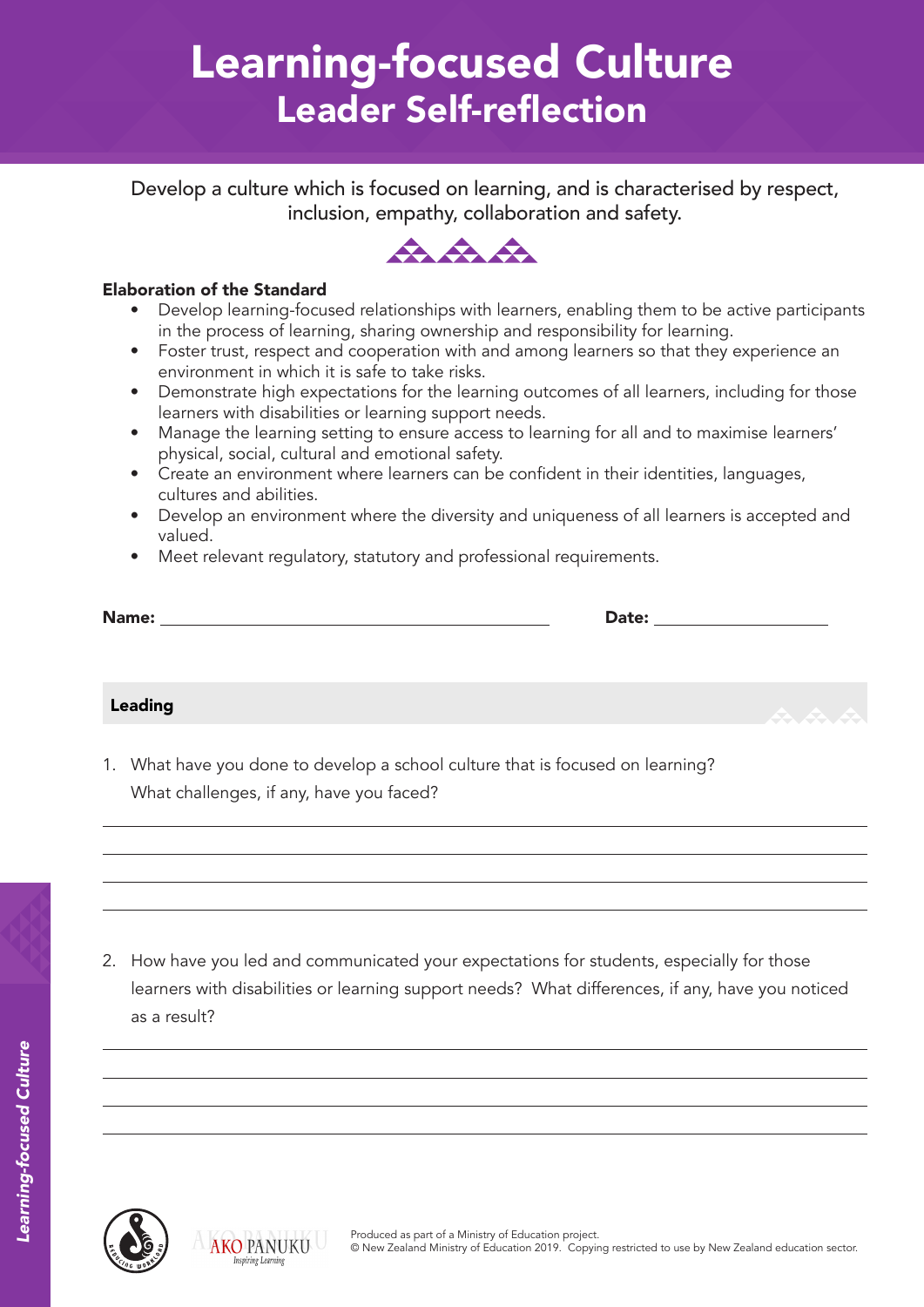### Learning-focused Culture Leader Self-reflection



3. How do you ensure that the learning environment promotes the physical, social, cultural, linguistic and emotional safety of all students in your school?

4. How does the school celebrate, respect, and value the diversity and uniqueness of learners? What is your role in leading this? What changes have you noticed as a result of your leadership?

### Enabling

5. What else do you do to support teachers to excel in meeting this standard?

### Role Modelling

6. What do you do to demonstrate learning-focused relationships with students?



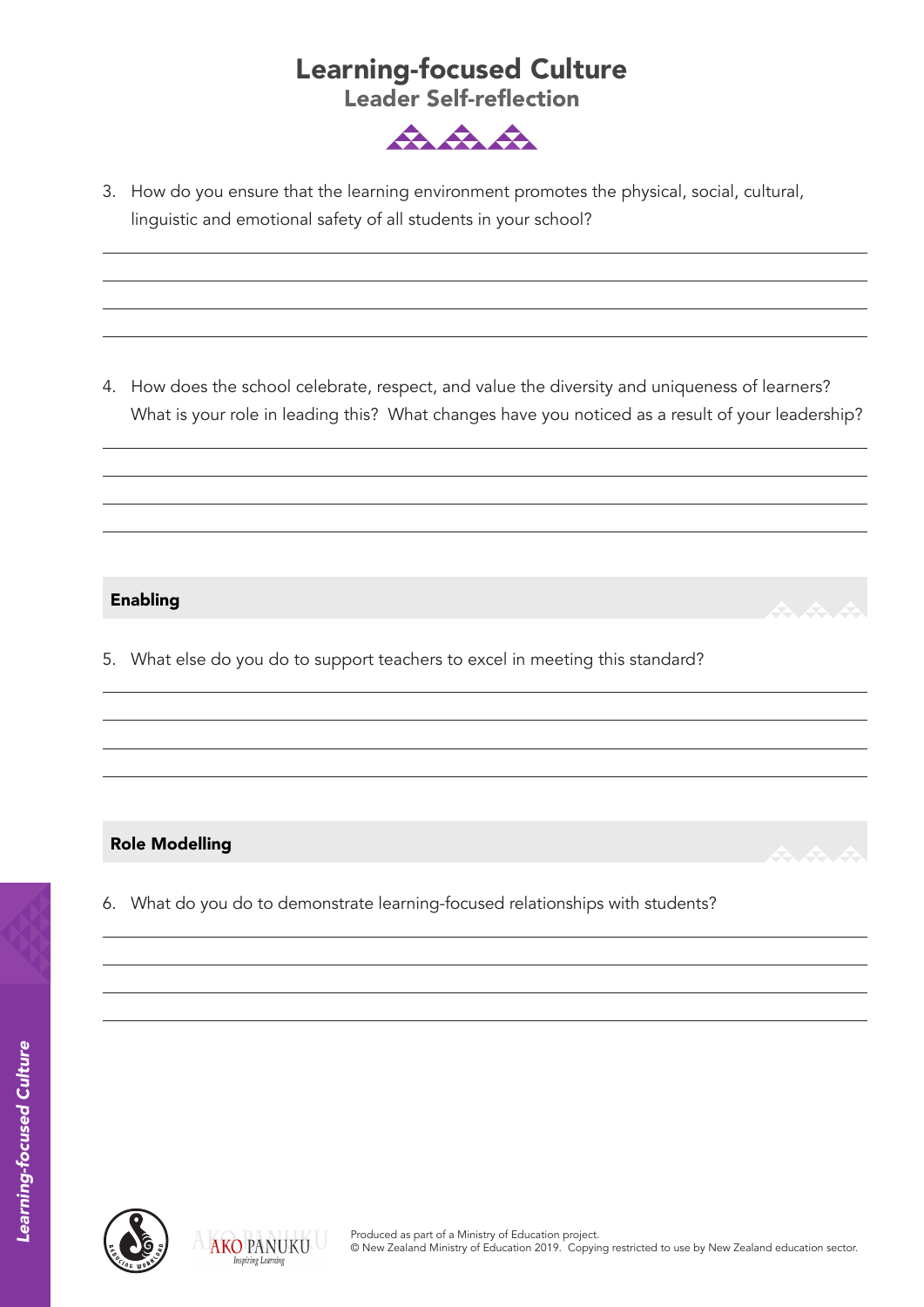## Learning-focused Culture Leader Self-reflection



### Next Steps

7. What have you learnt about leading a school culture that is focused on learning in the way described in this standard?

8. What would you like to focus on next to develop your practice in leading a learning-focused culture? How will you do this? Who could you work with?



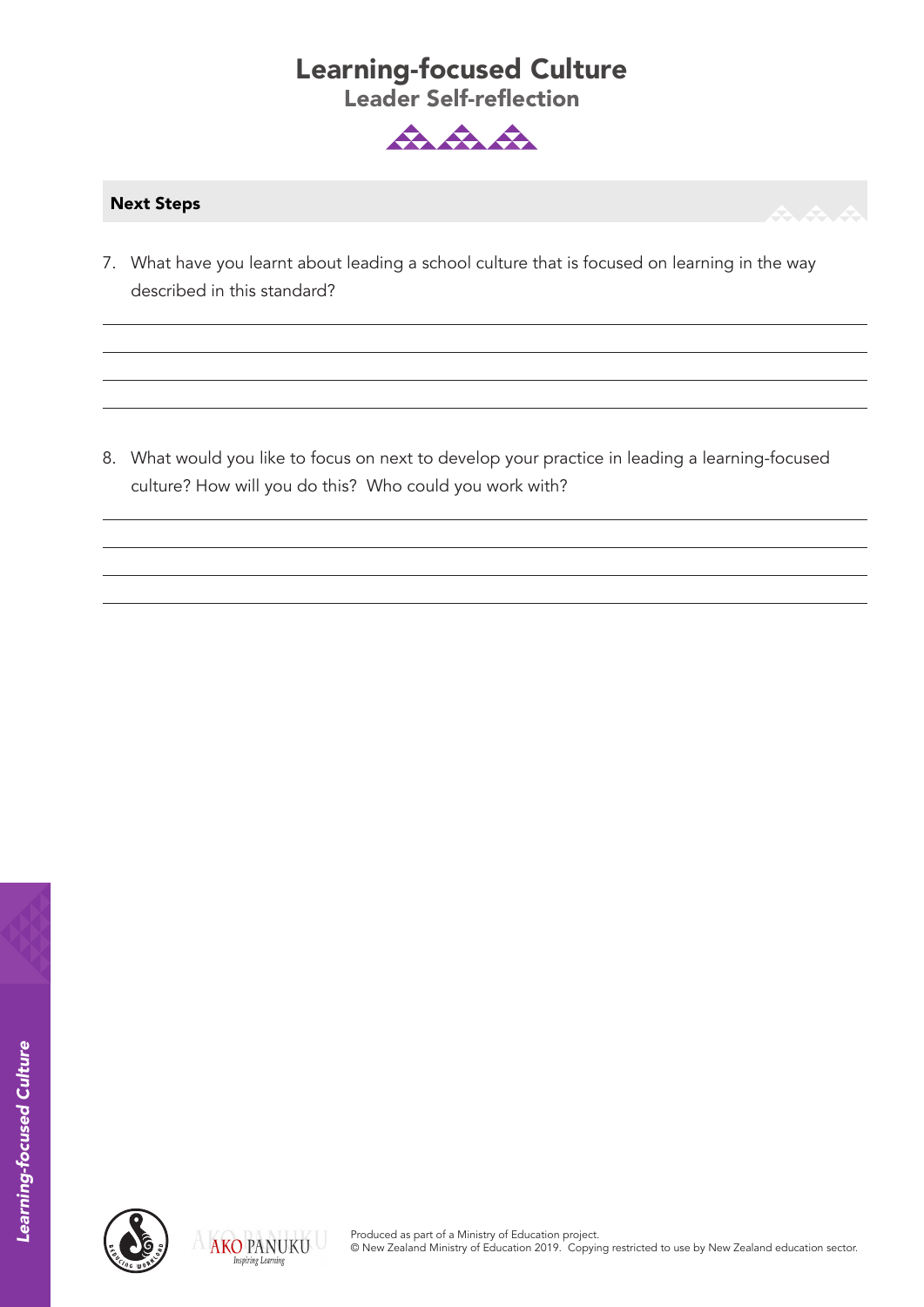## He Ahurea Akoranga Te Huritao Whaiaro a te Kaihautū

Me whakawhanake i tētahi ahurea akoranga e arotahi ana ki ngā āhuatanga o te whakaaro nui, o te whai wāhi, o te aroha, o te mahi ngātahi me te noho haumaru.



#### Te Roanga atu o te Paerewa

- Me whakawhanake i te whanaungatanga i roto i ngā mahi ako i te taha o ngā ākonga, e āhei ai rātou ki ngā mahi hihiri i roto i te tukanga akoranga, me te whai mana, whai haepapa mō ā rātou mahi akoranga.
- Me whakatītina i te pono, i te whakaaro nui me te mahi tahi i te taha, i waenga o ngā ākonga kia rongo ai rātou i tētahi taiao ka taea te mahi tūpono i roto o te haumarutanga.
- Me whakaatu i ngā whāinga tiketike e pā ana ki ngā hua ako mō te katoa o ngā ākonga, tae atu ki ngā ākonga whai hauātanga, whai matea akoranga rānei me mātua tautoko.
- Me whakarite i te taiao akoranga kia āhei tonu ai te whai wāhi o te katoa ki te ako, ka mutu, ka tino tau te haumarutanga ā-tinana, ā-pāpori, ā-ahurea, ā-whatumanawa.
- Me waihanga i tētahi taiao e tū māia ai ngā ākonga i runga o ō rātou tuakiritanga, ō rātou reo, ō rātou ahurea me ō rātou pūmanawa.
- Me whakawhanake i tētahi taiao e whakaaetia ai, e kaingākautia ai te rerekētanga me te ahureitanga o ngā ākonga katoa.
- Me whakatutuki i ngā whakaritenga ā-ture, ā-ngāiotanga.

| Tō Ingoa: | Te Rā: |
|-----------|--------|
|           |        |

### Te Hautū, te Ārahi

1. He aha ngā mahi kua mahia e koe hei whakawhanake i tētahi ahurea kura e arotahi ana ki te ako? He aha ngā wero i rokohina?

2. Kua kōkiritia, kua whakaaturia hoki e koe ō koronga mō ngā ākonga, mātua rā ērā e hauā ana, he hiahia motuhake rānei ō rātou mō te āhua ki te ako? He aha ngā rerekētanga kua hua ake i ēnei mahi āu?



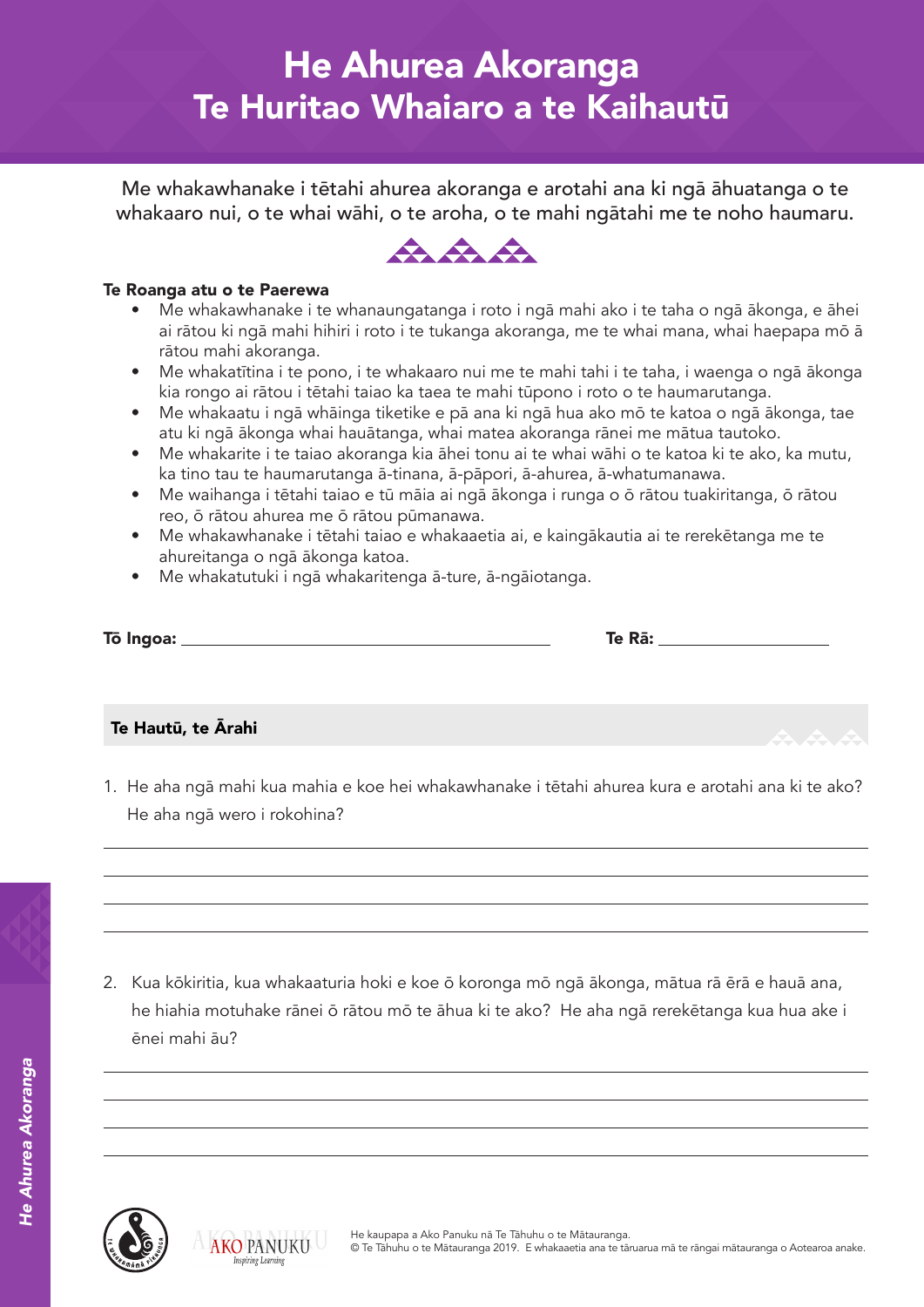## He Ahurea Akoranga Te Huritao Whaiaro a te Kaihautū



3. Ka aha koe kia hāpaitia ai e te taiao ako o te kura te haumarutanga taha tinana, taha pāpori, taha ahurea, taha reo, taha kare ā-roto o ngā ākonga katoa?

4. Ka pēhea te whakanui, te manaaki me te uara a tō kura i te matahuhuatanga me te ahureitanga o ngā ākonga? He aha āu nā mahi hei ārahi i tēnei? He aha ngā rerekētanga kua kitea nā runga i tō hautū i ēnei āhuatanga?

### Te Tautāwhi

5. He aha atu anō ō mahi hei āwhina i ō kaiako kia kairangi tā rātou eke i tēnei paerewa?

### Te Tū hei Tauira

6. He aha ō mahi hei whakatauira atu i ngā hononga ki ō ākonga kua whiria i runga i te arotahi ki te ako?